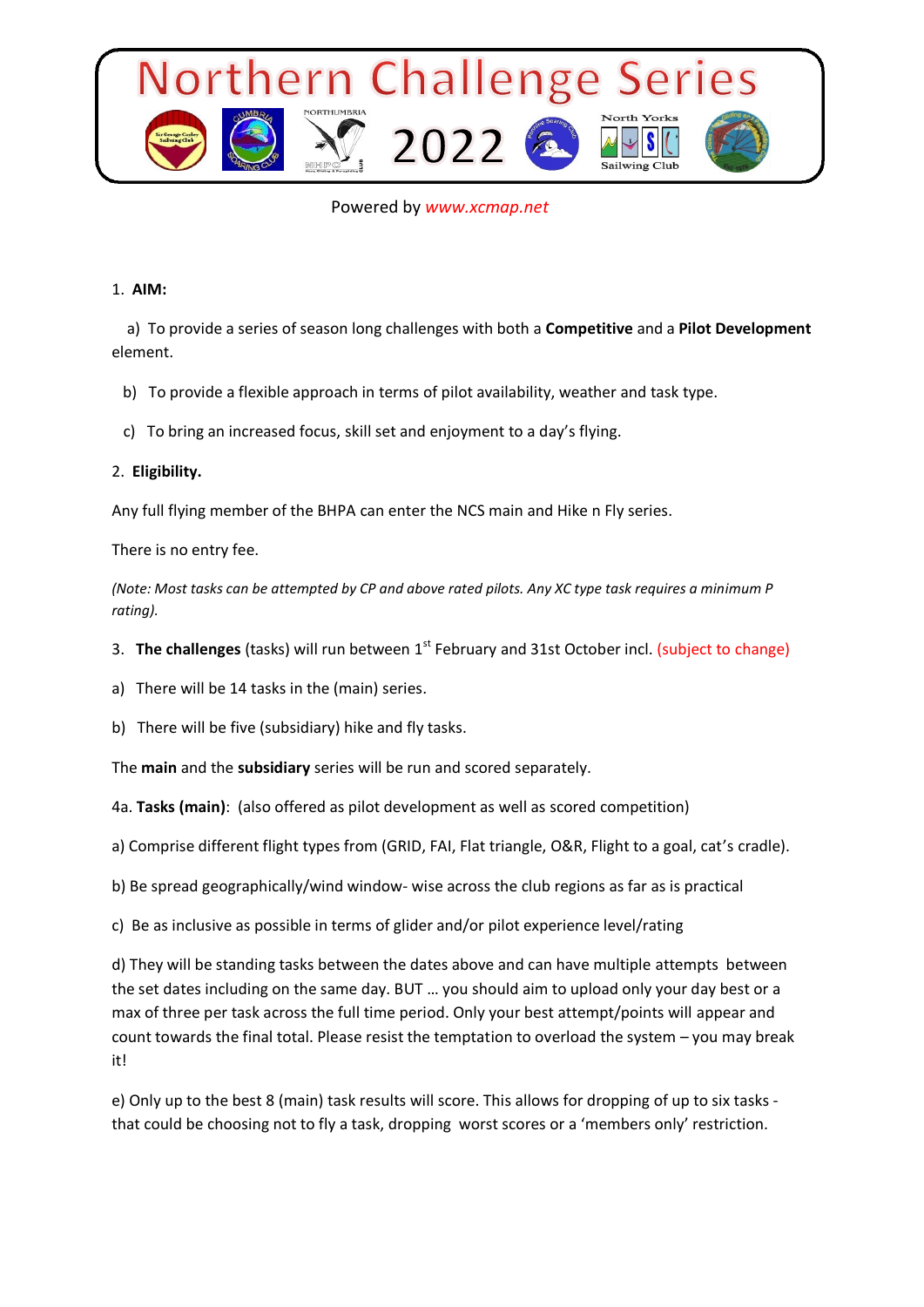f) All tasks will have roughly equal weighting in terms of scoring, based around task completion and time factors.

g) The flying window is to be between 0800hr and 2000hr for the main 14 tasks. The late close is to allow for evening/after-work attempts. For the Hike and Fly tasks the window will be between 0700 hrs and 21.00 hrs (or lighting up/sunrise time) whichever is the earlier. It also includes additional safety rules which can be found in the Task Guidance Notes.

**h) CLUB SITE RULES over-ride every other consideration. For example, Stags Fell is 'members only' therefore you must be a DHPC member to attempt this task. Any breach of site rules will DSQ you from ALL NCT tasks and your flights will be removed.**

i) A set of short briefing notes will accompany the 14 main tasks to explain the rationale behind them. It is important to read them … especially if undertaking the H&F tasks.

4b. **Tasks (subsidiary):** These will be longer and of a Hike and Fly nature.

a) There will be five tasks. The best three scores to count towards final total. Multiple attempts allowed.

| ii) The Dales Three Peaks | (33k)                                                                          |
|---------------------------|--------------------------------------------------------------------------------|
| iii) X – Central          | (50k)                                                                          |
|                           |                                                                                |
| v) The Bob Graham round   | (67k)                                                                          |
| b) -                      | These are i) The Lakes three Summits (54k)<br>iv) Howgills/Western Dales (45k) |

*The actual distance, if hiking is taken into consideration may be further than the distances above indicates.* 

c) Separate rules pertaining to the H&F tasks (see Guidance Notes)

5. **Competition Admin:** The tasks will be hosted on XCMAP. This will provide:

a) A map of the task showing cylinders (most are 400m radius; a few are different, especially starts and goals), task ID and other relevant detail including order they are to be taken in.

b) Easy download of the turnpoints as .gpx and .wpt and into various apps (eg xctsk for xctrack, xcsoar, flyskyhy.

c) Easy upload by pilots of their tracklog.

d) Online scoring showing points gained and current position by task and overall.

e) A current leaderboard showing all tasks and pilot scores.

f) Glider EN rating to be displayed (new – see awards section).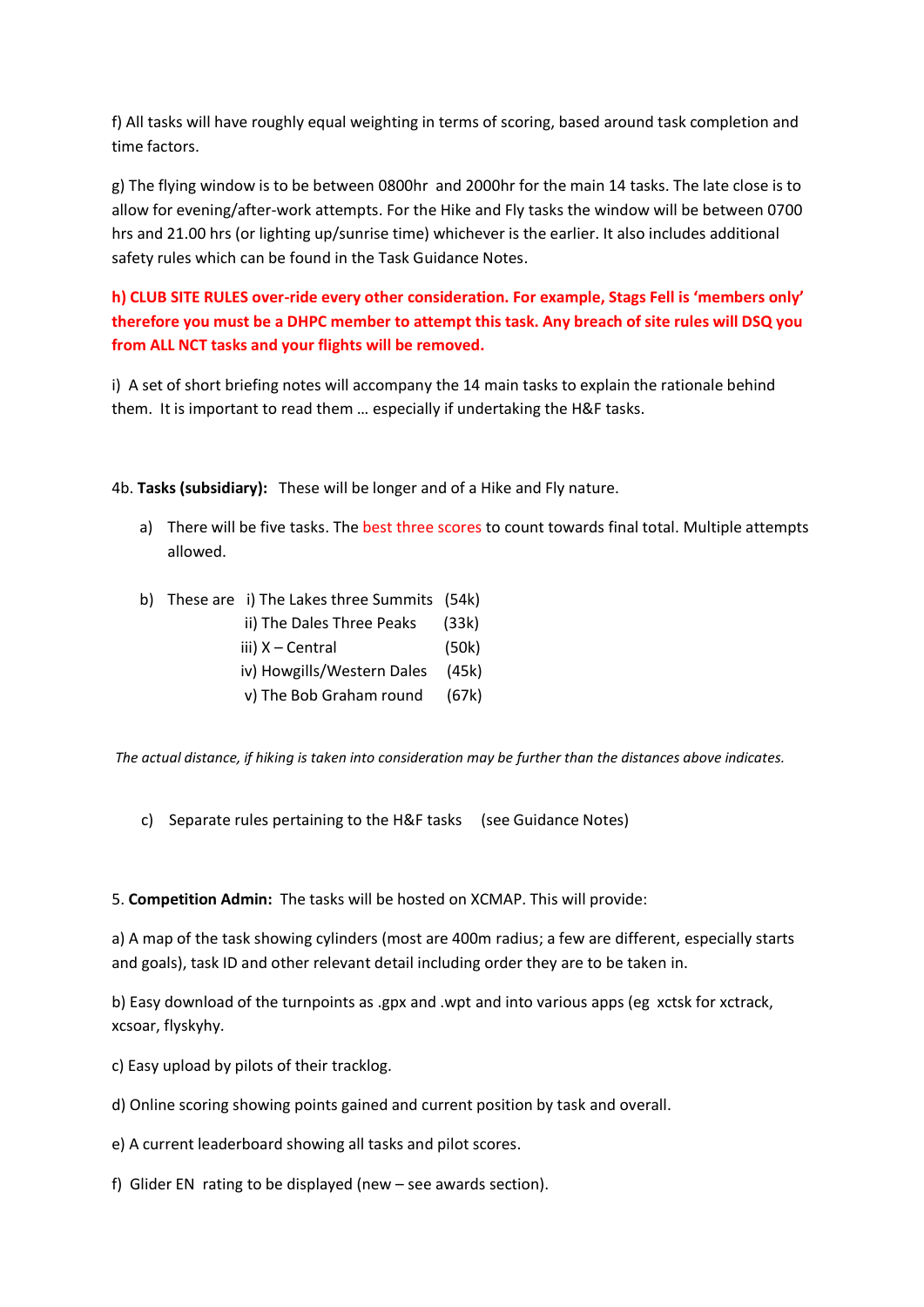g) Entrants need to ensure their recording instrument is set to show their name. This is important for uploading as it will be the name that is read and shows against the submitted tracklog. There is no registration/password required.

h) Myself (with CF) will administer the whole event, this places no onus on any club to do any work beyond supporting, encouraging and promoting.

# 6. **Competition Final Placings and trophies/awards:**

a) The final total **(MAIN)** will be comprised of eight (or up to) task scores giving final placings for the main task set. To be clear – best 8/14 tasks determine final placings.

b) The Hike 'n Fly tasks **(SUBSIDIARY)** will be ranked and scored separately. The route and all upload/downloads will still be via XCMAP. The total across the best three tasks will determine the final total. To be clear – best 3/4 tasks determine final placings.

c) Winners trophies will be awarded for the MAIN, Hike n FLY. All trophies to be awarded as determined (date and venue) by the winning pilot's clubs.

d) An award will (also) be made for the highest placed pilot flying a glider up to/including EN C rating.

e) The trophy sponsor is **Ozone paragliders** – with grateful thanks.

f) Note that the Cumbria Cup has now been removed

# **7. Other important rules:**

a) All clubs sites rules takes precedence over the tasks. In other words any site closed periods, members only, numbers limits, NO GO areas, airspace etc., **MUST be adhered to. Any flight in breach of these rules will be disqualified!**

b) Tracklogs should be uploaded as soon as possible, but no later than 30 days after being flown.

c) ALL pilots must take responsible decisions about weather/flying conditions (see disclaimer) . CP rated pilots will be able to attempt most tasks that stay close or near to the home task site. Any that involve an XC element requires them to be 'mentored' by a club coach which means suitably briefed. This can't be easily checked on … so regard it as sound advice.

# **8. Safety disclaimer:**

*Safe flying: All pilots fly under their own responsibility. It is each pilot's responsibility to take all necessary actions to maintain their own safety during the competitions, and to ensure that they do not act in any way that might endanger any other pilots during the competition. It is a condition of entry to the Northern Challenge Series for all pilots to accept without restriction, to hold the Organisers blameless, and waive all claims to compensation.*